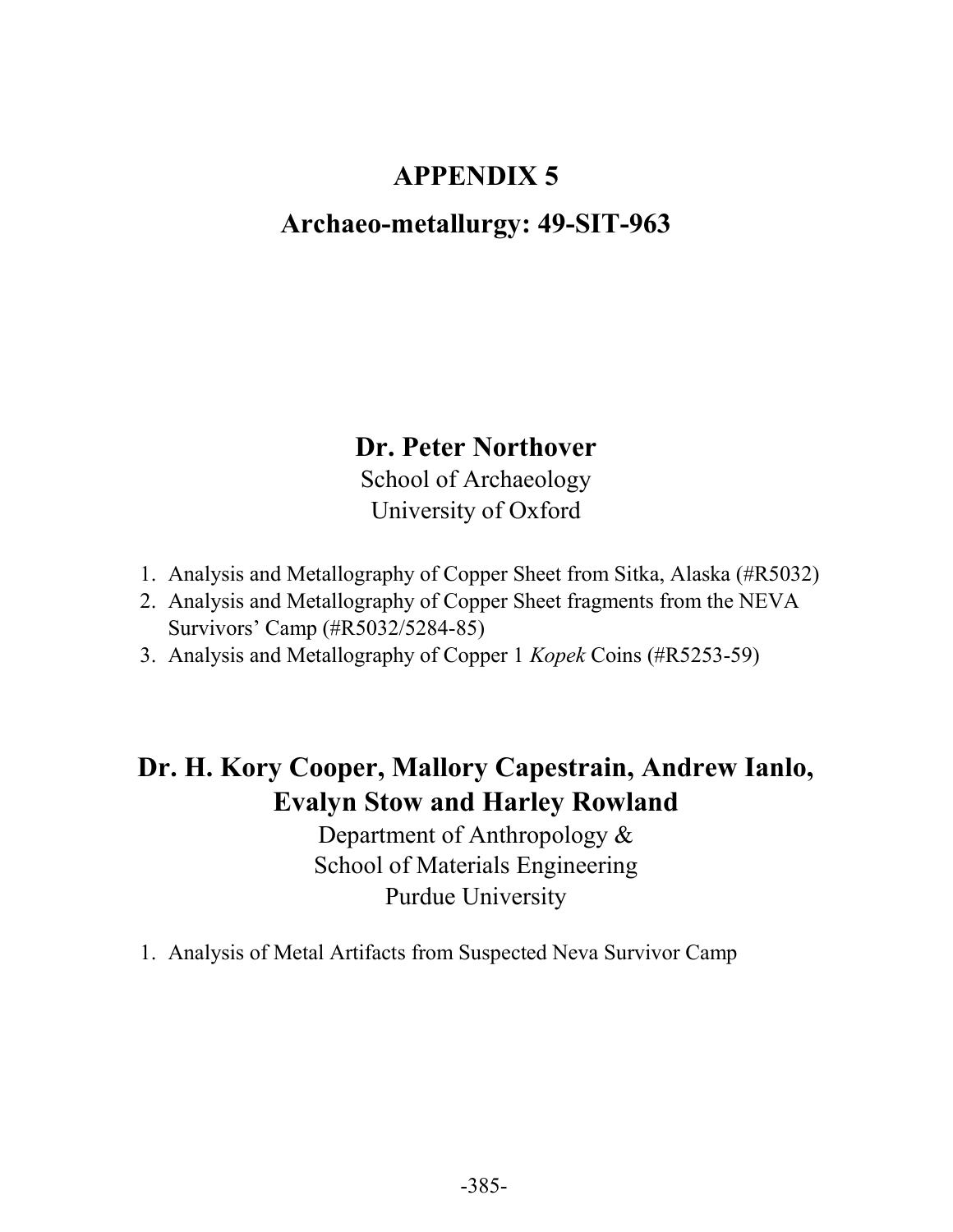# Analysis of Metal Artifacts from Suspected Neva Survivor Camp

By

H. Kory Cooper, Mallory Capestrain, Andrew Ianlo, Evalyn Stow and Harley Rowland

Report Prepared for J. David McMahan 2018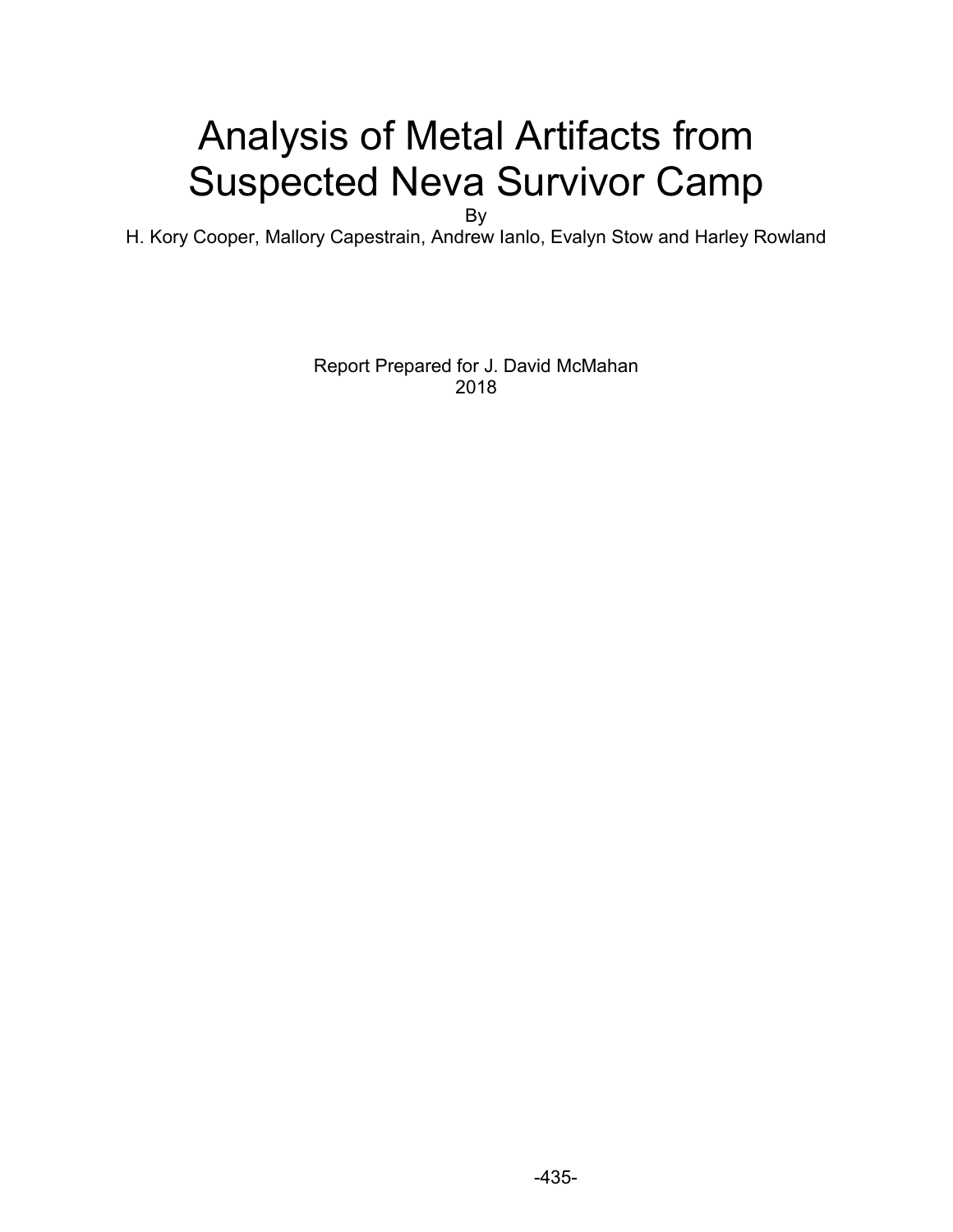#### **Introduction**

The *Neva* was built in England in 1800, originally named the Thames, and sold to Russia in 1803 and renamed. The ship weighed 372 tons and measured 110' 6" in length. The ship's hull was sheathed in copper around the time it was sold to Russia. On January 9th, 1813, the *Neva* ran aground and sank on its way to Sitka, Alaska, less than 100 miles from its destination. Twenty-eight of the original 73 crew and passengers made it to shore and established a camp where they lived for nearly a month before being rescued (McMahan 2016). Excavations were undertaken at SIT-00963, the location believed to be the *Neva* survivor's camp in 2015 and 2016. Several features were excavated and numerous historic period artifacts were recovered including copper nails, copper sheet, lead musket balls, gun flints, iron axe heads and other metal artifacts of either iron or copper (McMahan 2017). A collection of 13 individual pieces of metal corresponding to 8 separate catalog numbers (Tables 1 and 2, Figures 1-10) recovered from this site were forwarded to Purdue University and analyzed using a combination of x-ray fluorescence, optical microscopy, and scanning electron microscopy, for basic materials identification, and if possible, determine whether these materials are likely to be associated with an early  $19<sup>th</sup>$  c. shipwreck.



Figure 1. UA2015-237-0271 nautical instrument/carpenter's divider leg. Figure 2. UA2015-237-260 lead shot.





Figure 3. UA2016-063-026 chape Figure 4. UA2015-237-88 Figure 5. UA2015-237-87 copper (scabbard tip).<br>(scabbard tip). example). triangular copper fragment. sheet (microscopy sample).





sheet (microscopy sample).





Figure 6. UA2015-237-93 copper sheet. Figure 7. UA2015-237-196 copper sheet. Figure 8. UA2016-063-078 copper



sheet fragment (microscopy sample). Fragment 1 in Table 1.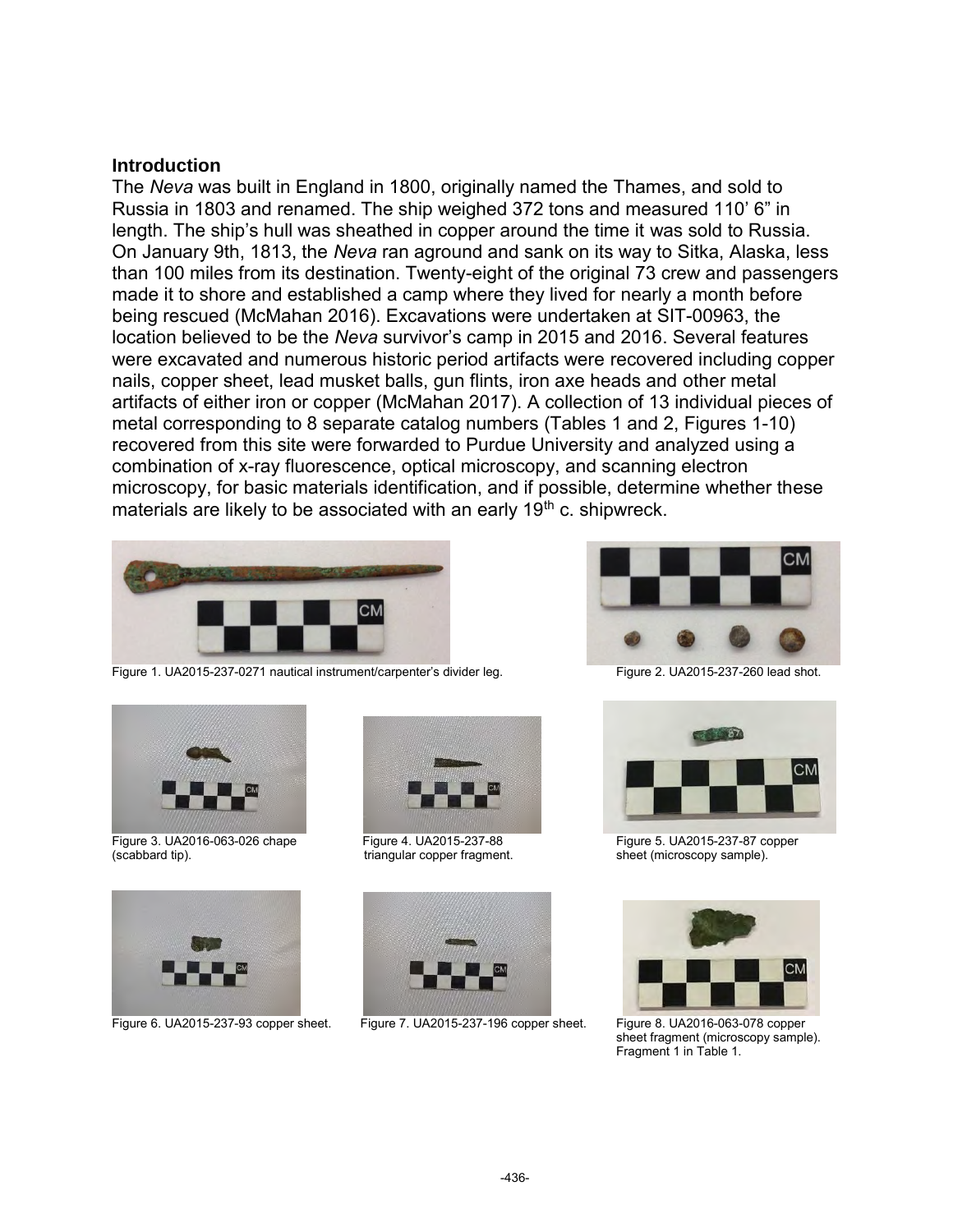

Figure 9. UA2016-063-078 copper sheet, fragments 2<br>and 3 in Table 1.<br>In Table 1.<br>In Table 1. and 3 in Table 1.



#### **Methods**

#### X-Ray Fluorescence

After initial inspection of artifacts the next step in analysis was acquiring compositional data non-destructively. To accomplish this a hand-held (portable) Bruker Tracer III-SD x-ray fluorescence (PXRF) spectrometer with rhodium target x-ray tube and silicon drift detector was used to determine major and minor elemental concentrations. All readings were taken using an Al Ti filter at 40 keV and 10mA for 100 seconds with the instrument in desktop configuration with small sample table. This allowed each artifact to be placed directly on top of the x-ray window where the beam spot size is 6 x 8 mm. The quantitative results shown in weight percent in Table 2 were determined using a custom-made calibration file created by Robert Speakman (University of Georgia, Center for Applied Isotope Studies) and Cooper, composed of 62 copper and copper alloy standards. Artifacts were not cleaned prior to analysis.

#### **Microscopy**

Two copper sheet fragments (UA2015-237-87 and UA2016-063-078) were examined microscopically using both optical microscopy and scanning electron microscopy. Sample preparation required the removal of a small piece (< 1 cm square) from each artifact using pliers. Samples were then hot mounted using bakelite at a temperate of 150°C. Mounted specimens were then polished using a progression of course to finer grits starting at 400, then 600, 800, 1200, 2000 and finishing with diamond paste. Samples were polished for 30 seconds at each step and washed thoroughly with soap and water between each polishing step. Samples were then soaked in an etchant consisting of 50% distilled water and 50% Nitric acid for 30 seconds in order to highlight metal grain boundaries. Because the copper artifacts were extremely thin, a proper polishing cycle was not possible to prevent grinding off the entire sample.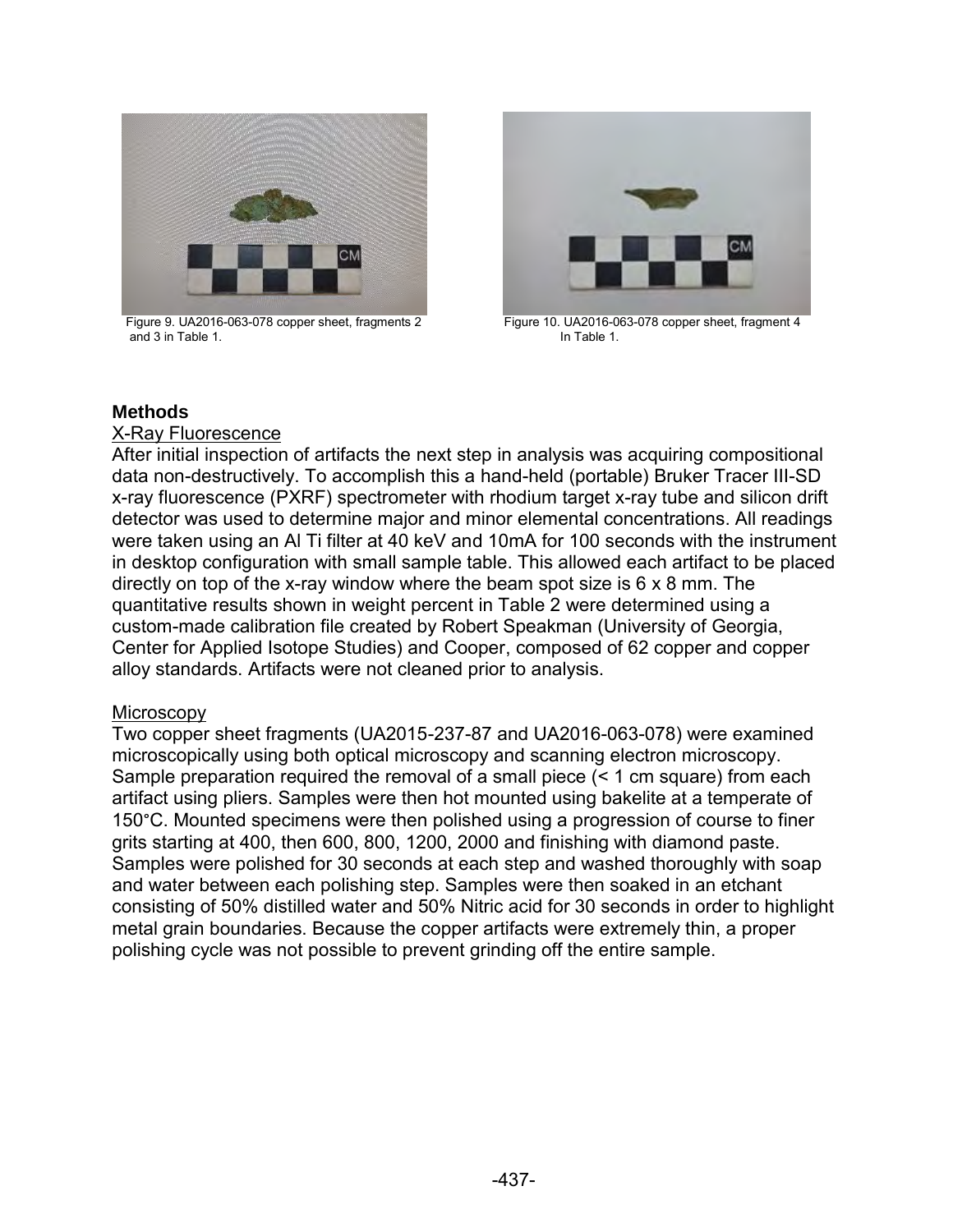#### **Discussion of Results**

#### X-Ray Fluorescence

XRF is essentially a surface characterization technique best suited for bulk compositional analysis where the analyzed surface does not differ significantly from the inner portion of the object because the x-ray beam penetrates from a few microns to a few millimeters depending on the sample (Dussubieux and Walder 2015; Smith 2012). Additionally, corrosion processes post-deposition can result in localized depletion and by default, on the surfaces of copper alloy metals. Analyses of historic brasses from archaeological contexts using laser ablation- inductively coupled plasma mass spectrometry, scanning electron microscope electron dispersive spectroscopy (Dussubieux et al. 2007), and instrumental neutron activation analysis (Moreau and Hancock 1999) have noted that corroded surfaces were significantly depleted in Zn, a process known as dezincification.

Because these artifacts have a patina and in some cases are partially corroded, and were analyzed without cleaning, the results of surface analysis regardless of how precise may not accurately reflect the original composition of the object. However, all of the copper artifacts analyzed, except for the chape are relatively thin, especially the sheet fragments which are <1 mm thick. For these thin artifacts the penetration of x-rays goes through the entire artifact. Our results (Table 2) are useful for identifying the presence of relatively pure copper and copper alloys in this collection of material.

The copper looking artifacts analyzed here are essentially pure (un-alloyed) copper, except for two. UA2015-237-93 stood out from other copper sheet fragments in that it had nearly 4% lead. Even with the difficulty accurately quantifying lead no other sheet copper fragments had more than 0.11 wt % lead. Otherwise the composition of all of the sheet copper fragments was similar. UA2015-237-88, described as a possible knife tip, has essentially the same composition as the thinner sheet copper specimens. This pointed fragment was either part of a larger object made of copper similar to that of sheet copper in composition, or it might be an ad hoc tool fashioned out of copper sheet by survivors of the wreck. The four pieces of shot were analyzed and confirmed to be lead (see Fig. 11).

The other artifact that is not pure copper is the scabbard chape, which is a quaternary alloy consisting of mostly copper but with appreciable amounts of lead, zinc, and some tin. Such alloys have been commonly used in Europe since the Middle Ages for a variety of decorative work (Day 1998). The chape also shows a high level of iron and the presence of manganese. The presence of both elements have been associated with the use of calamine or smithsonite, carbonate ores of zinc, in the production brass (Carradice and Cowell 1987, Pollard and Heron 1996). However, the iron results for the chape are too high (7-8.5%) to be accounted for entirely by its presence as an accidental impurity. In a study of 27 Roman military copper-alloy artifacts from Israel the iron content of brass was generally much less than 1% with a single specimen having 1.7% (Ponting 2002). The high iron results here are most likely a result of the object having been analyzed without cleaning.

The problem with accurately and precisely determining the composition of this particular object is due in part to the large quantity lead. Because lead does not dissolve when alloyed with copper (Scott 1991) it will be present in the final alloyed product as globules, which makes characterization from one or even two analyses difficult.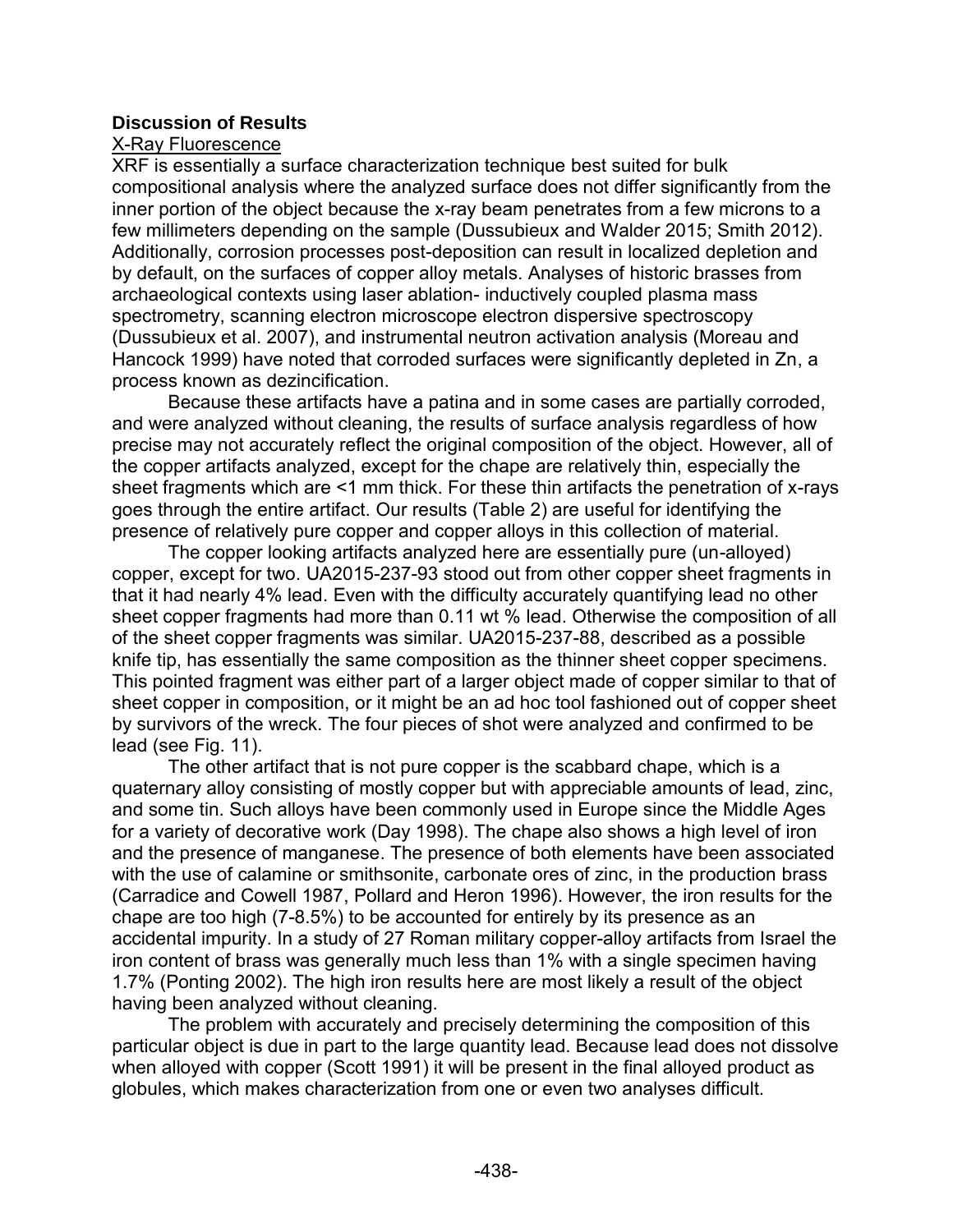Additionally, the calibration file used to convert spectral data to weight percent data is lacking in standers with high amounts of lead. As a result, although the lead results in this study are off, which in turn leads to the results for other elements being off as well, we are confident in identifying this has a quaternary alloy (Cu-Pb-Zn-Sn), or heavily leaded tin brass.



Figure 11. PXRF spectrum for lead shot.

#### **Microscopy**

The as-polished surface of both samples viewed using optical microscopy display pitting and larger areas of corrosion. Sample UA2016-063-078 exhibits an equiaxed grain structure without a specific orientation and annealing twins (Figure12). Etching heavily corroded much of sample UA2016-063-078. As a result only sample UA2015-063-87, which was slightly thicker, was additionally viewed using scanning electron microscopy. This analysis corroborates the initial finding of both fragments have a microstructure consisting of equiaxed copper grains with no specific orientation, and both show evidence of annealing twins (Figure 13).

This combination of equiaxed grains and annealing twins provides evidence of annealing. Annealing is a heat treatment where a metal is heated to an elevated temperature for an extended period of time to relieve stored stresses and increase ductility for better formability purposes. Annealing twins are formed during cooling as individual metal grains regrow and reorganize into a more stable crystal structure. The implications of these finds will be discuss below.

The microstructure in samples UA2016-063-078 and UA2015-063-87 is comparable to what was found by De Rosa et al. (2015) in their analysis of brass ship sheathing, which was formed into sheets in a rolling mill. Though their sample was sheet brass, both it and our sample were formed similarly, as copper and copper alloy sheet was manufactured with the use of rolling mills in the  $18<sup>th</sup>$  and  $19<sup>th</sup>$  centuries,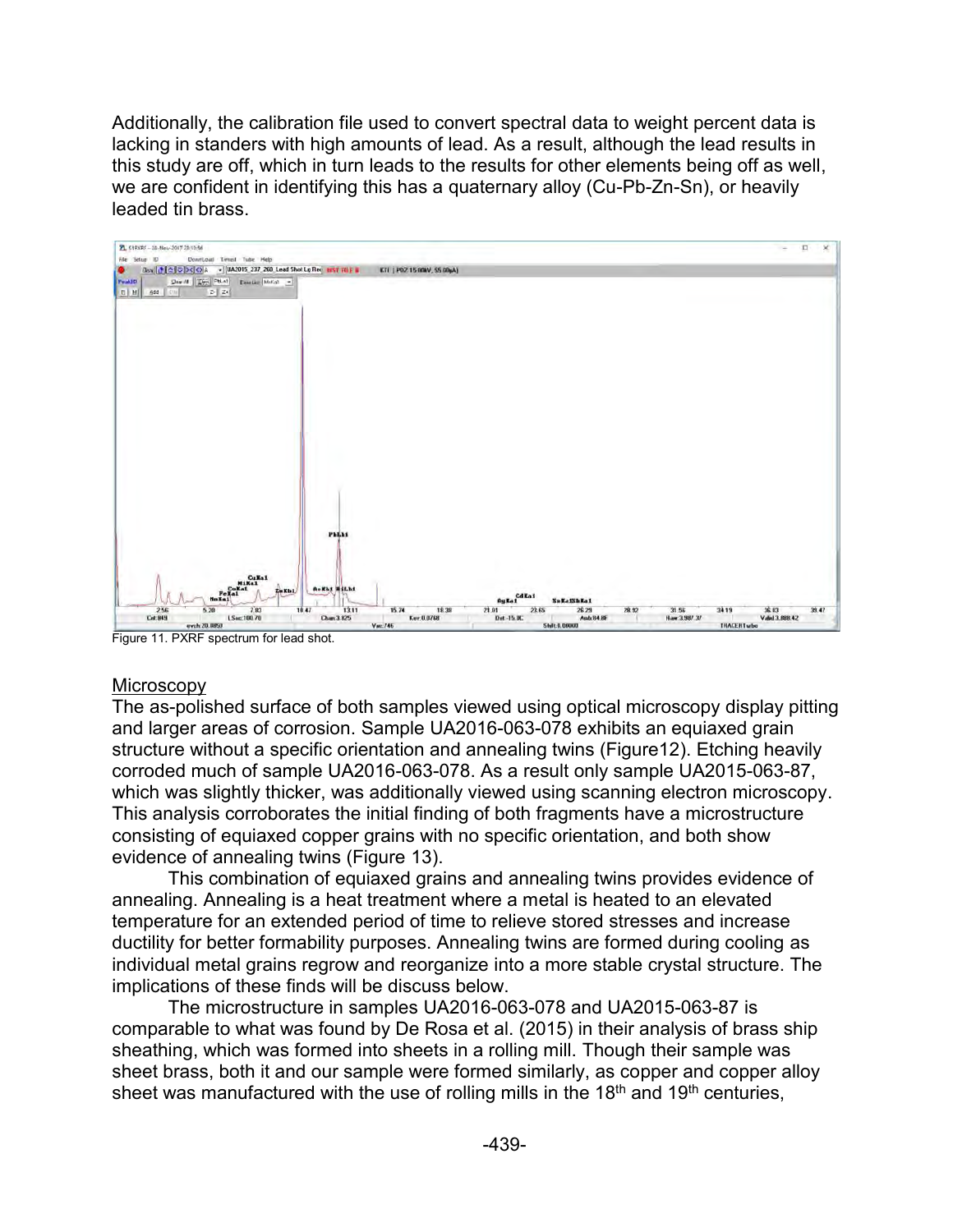whether rolled cold or hot. However, the brass sheathing analyzed by De Rosa and colleagues was most likely formed through a combination of slow rolling and low heat (Jones 2004:98-99). As hot rolling copper results in annealing twins (Mishin et al. 1997), the two copper sheet samples examined were potentially hot rolled, although cold rolling cannot be ruled out.



Figure 12. Optical microscope image of UA2016-063-078 (fragment 1) after etching. An equiaxed grain structure is seen as well as annealing twins.



Figure 13. Scanning electron microscope image of UA2015-237-87 copper sheet fragment 2 at 2000x.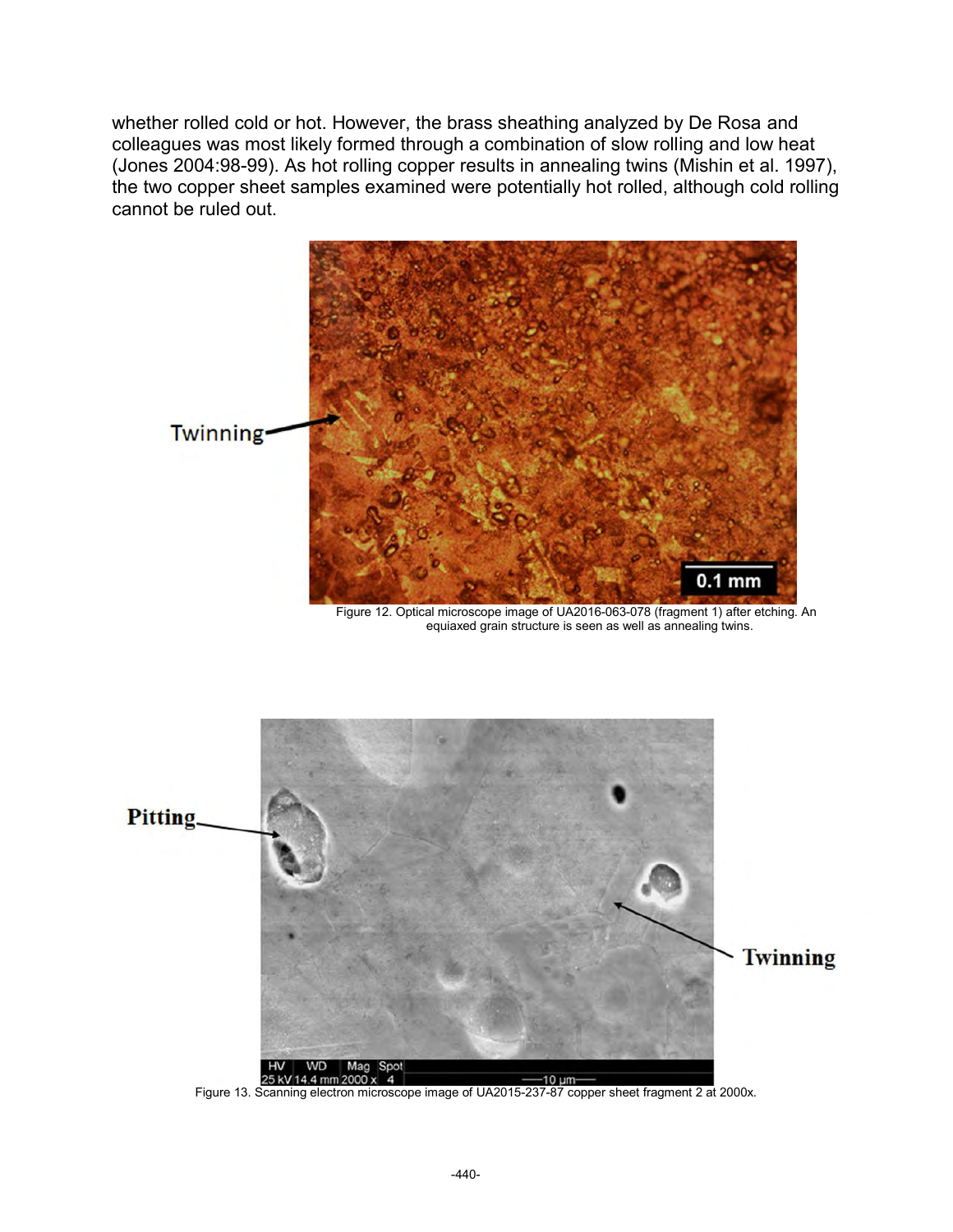#### Notes on Copper Sheathing

The use of metal, specifically lead, to sheath wooden sailing vessels goes back at least 2000 years in the eastern Mediterranean. Lead was also used on Spanish ships in the early 16<sup>th</sup> century and this innovation had reached England by the middle of that century. The use of lead sheathing was officially approved for the Royal Navy by an Act of Parliament approximately 100 years later in 1670. The use of lead sheathing was finally halted in 1770. Experimentation with copper sheathing by the British Royal Navy and others begun in the early 18<sup>th</sup> c. After the notably successful experiment in copper sheathing conducted using the British Royal Navy's *Alarm* it became common in the ship building industry (Bingeman 2000).

Copper sheathing prevented structural damage caused by wood boring worms and also decreased the drag caused by barnacles and seaweed thereby increasing speed and maneuverability. Its use increased rapidly during the decades after its introduction as metallurgical innovations resulted in improved metal alloys for both sheathing and fasteners (Bingeman 2000; Knight 1973). Muntz metal, patented by George Muntz of Birmingham, England in 1832 specifically for sheathing the hulls of wooden ships was a brass with an stated ratio of 60:40 Cu:Zn, though the actual could vary from 63:37 to 50:50. Muntz metal was more commonly used after 1850 (Day 1991). Analyses of eighteenth and nineteenth century sheet copper used for ship sheathing demonstrate that relatively pure copper with 99%–100% copper by weight were commonly used (Craddock and Hook 1990; Atauz et al. 2006).

As noted in by Bingeman and colleagues (et al. 2000) a ship might have sheathing with a variety of compositions due not just to variation in composition of copper products, but also because it was common to remove a sheet of copper once it became wasted, but not to replace all of the plating. As a result, at any given time a ship might have sheathing of a variety of different compositions. Notably, there were no high Zn, i.e. brass examples found in the copper sheet material analyzed here.

#### **Conclusions**

A collection of metal artifacts were analyzed using a combination of techniques resulting in the material identification of four pieces of lead shot, three relatively pure copper sheet fragments, a triangular copper point, one sheet fragment of leaded copper, a copper carpentry or nautical measuring instrument, and a leaded tin brass scabbard chape. While the analyses described here cannot by themselves prove or disprove the identity of the site in question as that of the *Neva* survivor's camp, the composition of these metal artifacts is consistent with what would be expected from an early 19<sup>th</sup> c. European sailing vessel.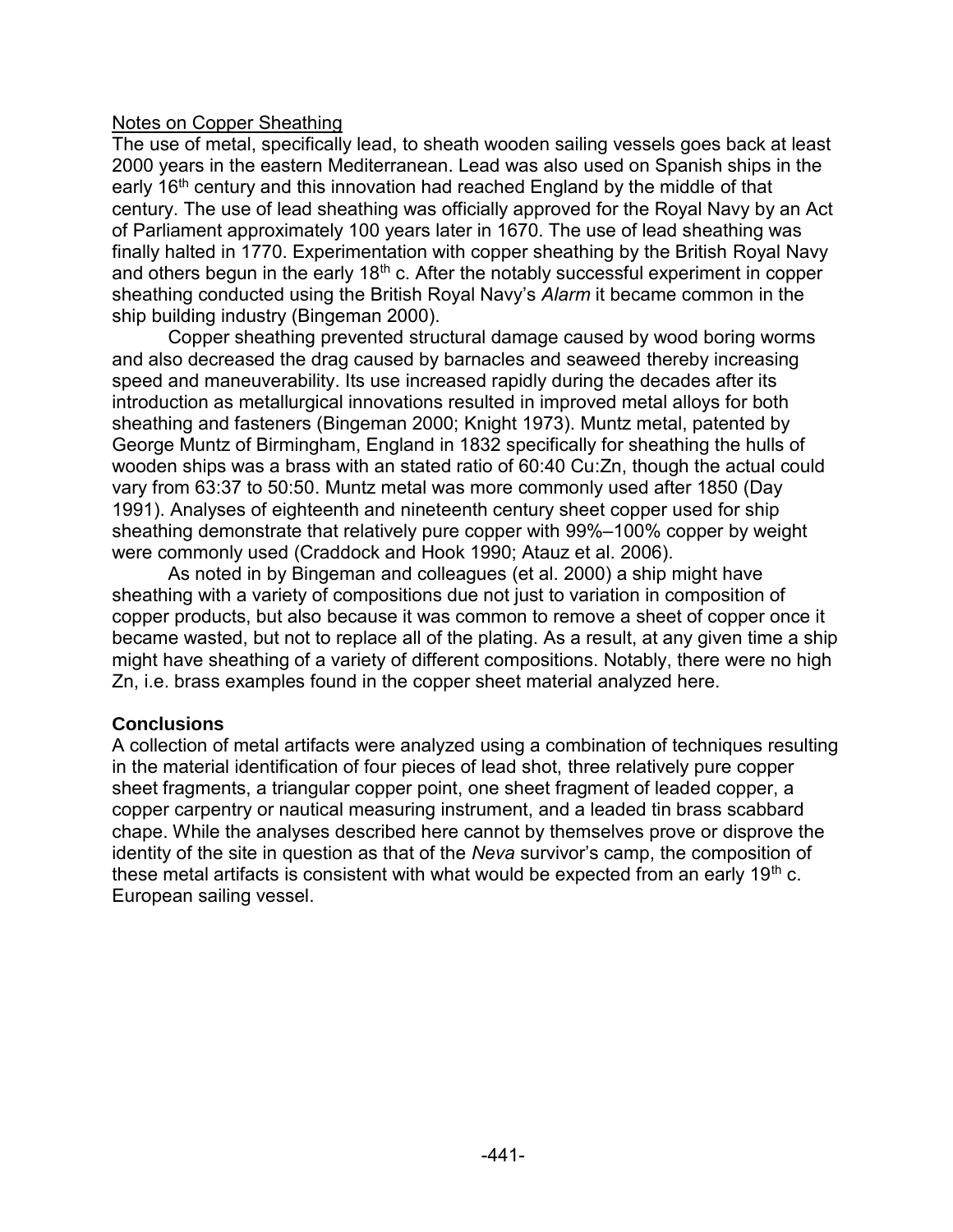#### **References Cited**

Atauz, Ayse D., William R. Bryant, Toby Jones, and Brett Phaneuf (2006) Mica Shipwreck Project: Deepwater Archaeological Investigation of a 19th Century Shipwreck in the Gulf of Mexico. U.S. Department of the Interior, Minerals Management Service, New Orleans, LA.

Bingeman, John M., John P. Bethell, Peter Goodwin, and Arthur T. Mack (2000) Copper and Other Sheathing in the Royal Navy. *The International Journal of Nautical Archaeology* 29(2):218-219.

Carradice, I., and M. Cowell (1987) The minting of Roman Imperial bronze coins for circulation in the east: Vespasian to Trajan. *Numismatic Chronicle* 147:26-50.

Craddock, Paul T. and D. R. Hook (1990) Cornish Copper and Naval Sheathing New Evidence for an Old Story. In *Metals and the Sea: Papers Presented at the March 1990 Conference of the Historical Metallurgical Society*, Janet Lang (ed.), pp.49-50. Historical Metallurgy Society Ltd., London.

Day, Joan (1991) Copper, Zinc and Brass Production. In *The Industrial Revolution in Metals*, Joan Day and R. F. Tylecote (Eds.), pp.131-199. The Institute of Metals, London.

Day, Joan (1998) Brass and zinc in Europe from the Middle Ages until the Mid-Nineteenth Century. In *2000 Years of Zinc and Brass*, British Museum Occasional Paper No. 50, revised and edited by P. T. Craddock, pp. 133-156. British Museum, London.

De Rosa, Horacio M., Nicolás C. Ciarlo, Marcela Pichipil, and Ana Castelli (2015) 19<sup>th</sup> century wooden ship sheathing. A case of study: the materials of Puerto Pirámides 1, Península Valdés. *Procedia Materials Science* 9:177-186.

Dussubieux, Laure and Heather Walder (2015) Indentifying American native and European smelted coppers with pXRF: a case study of artifacts from the Upper Great Lakes region. *Journal of Archaeological Science* 59":169-178.

Dussubieux, Laure, Aurelie Deraisme, Gérard Frot, Christopher Stevenson, Amy Creech, and Yves Bienvenu (2008) LA-ICP-MS, SEM-EDS and EPMA analysis of Eastern North American copper-based artefacts: impact of corrosion and heterogeneity on the reliability of the LA-ICP-MS compositional results. *Archaeometry* 50(4):643-657.

Jones, Toby N. (2004) The Mica Shipwreck: Deepwater Nautical Archaeology in the Gulf of Mexico. Unpublished M.A. thesis, Department of Anthropology, Texas A&M University.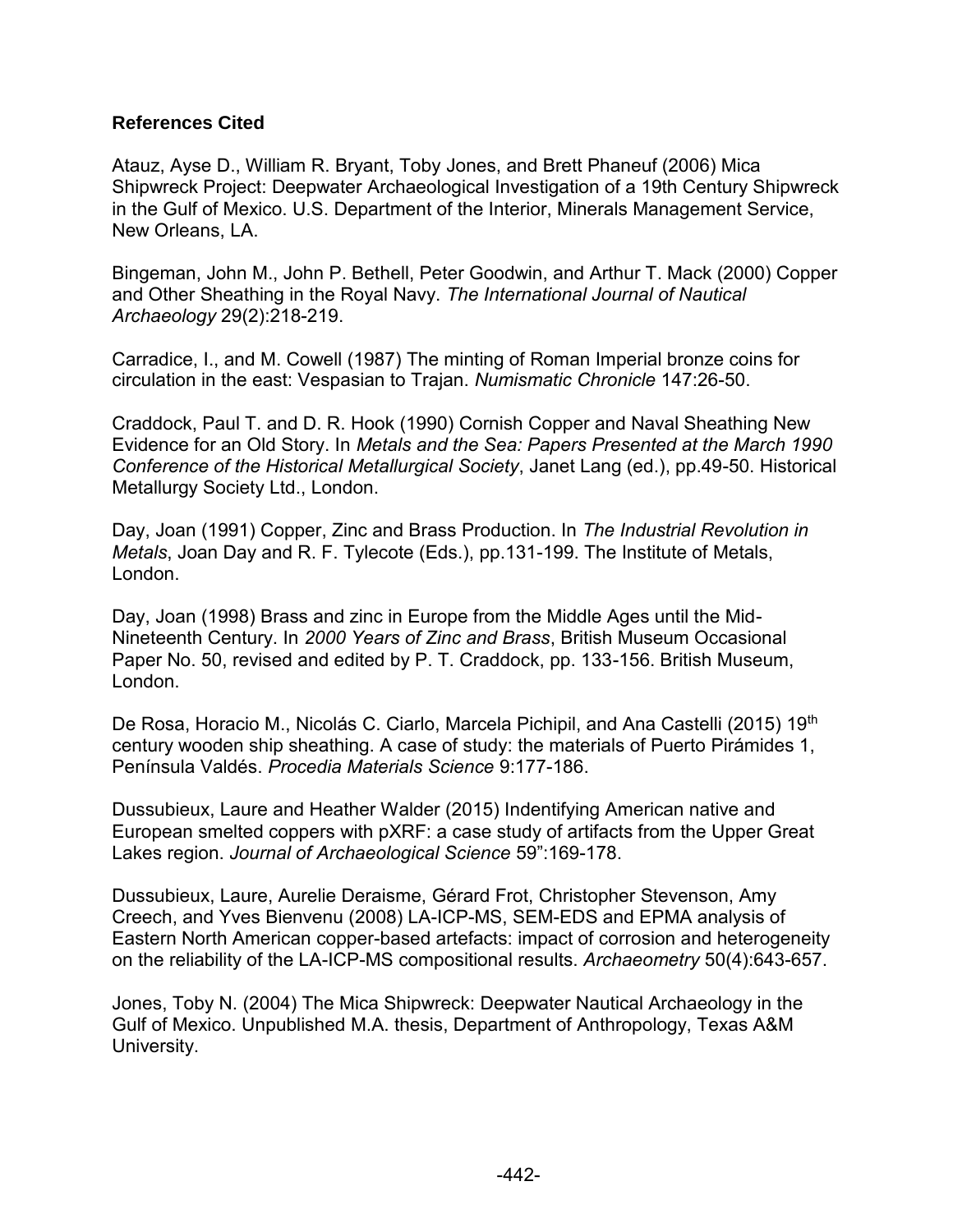Knight, R. J. B. (1973) The introduction of copper sheathing into the Royal Navy, 1779- 1786. *The Mariner's Mirror* 59(3):299-308.

McMahan, David (2017) Archaeological Investigation of the 1813 Wreck Site of the Russian-American Company Ship *Neva*, Sitka, Alaska. *Reports of the Laboratory of Ancient Technologies*, 13(1):47–66.

Mishin, O.V., V.Y. Gertsman, and G. Gottstein (1997) Distributions of Orientations and Misorientations in Hot-Rolled Copper. *Materials Characterization* 38:39-48.

Moreau, J.-F. and R. G. V. Hancock (1999) The effects of corrosion on INAA characterization of brass kettles of the early European Contact Period in Northeastern North America.

Ponting, M. J. (2002) Roman military copper-alloy artefacts from Israel: questions of organization and ethnicity. *Archaeometry* 44(4):555-571.

Scott, David A. (1991) *Metallography and Microstructure of Ancient and Historic Metals*. Getty Conservation Institute in association with Archetype Books, Marina del Rey.

Smith, D. (2012) Handheld X-ray fluorescence analysis of Renaissance bronzes: practical approaches to quantification and acquisition. In *Handheld XRF for Art and Archaeology*, edited by A. N. Shugar and J. L. Mass, pp. 37-74. Leuven Univ. Press, Leuven.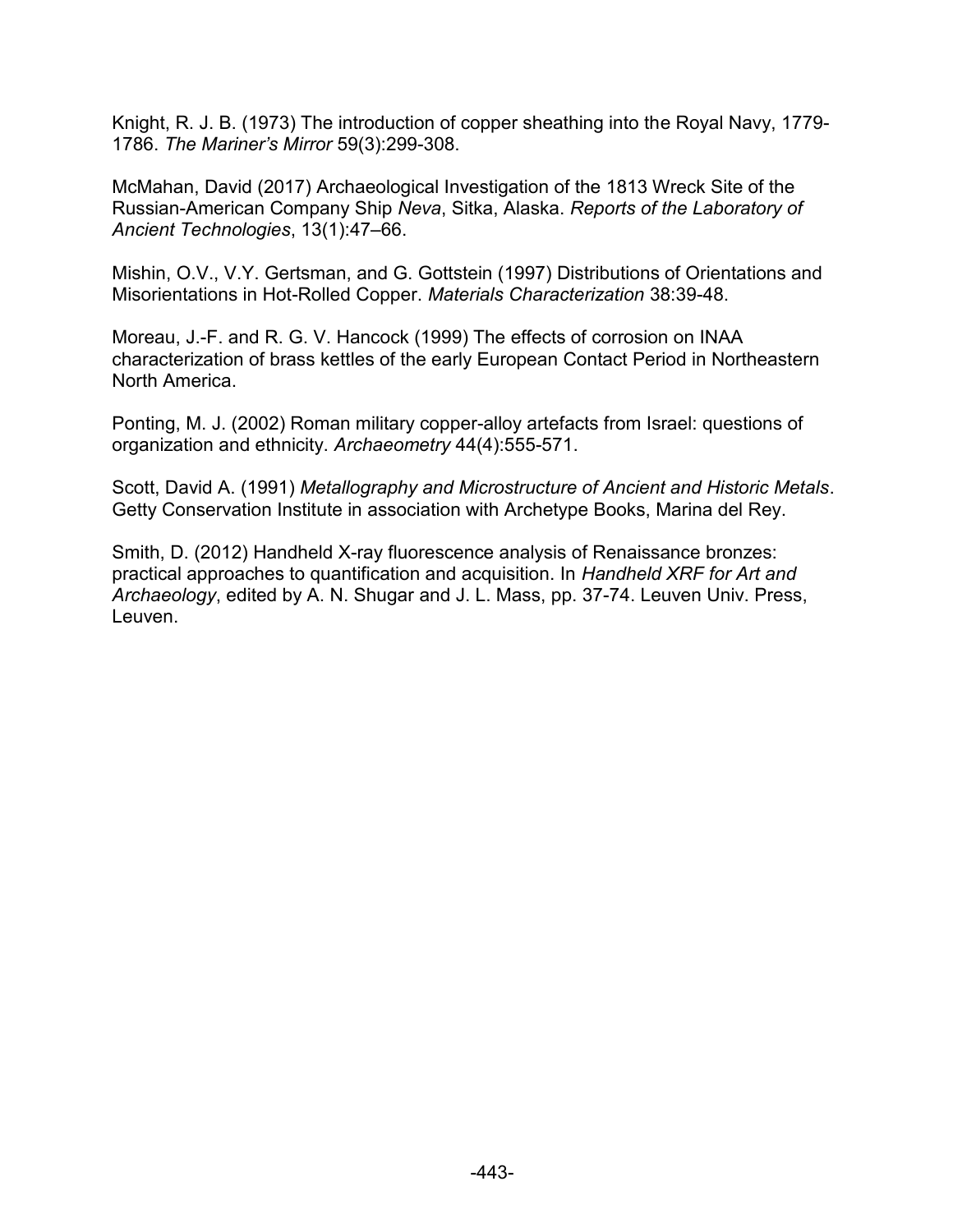#### Table 1. Artifact Data.

| <b>Artifact ID</b>             | <b>Object</b>        | $\overline{W}$ t. (g)    | $L$ (cm)  | W                 | <b>H/Thick</b> | <b>Notes</b>                                                                                                                                                                                                |
|--------------------------------|----------------------|--------------------------|-----------|-------------------|----------------|-------------------------------------------------------------------------------------------------------------------------------------------------------------------------------------------------------------|
|                                |                      |                          |           | (c <sub>m</sub> ) | (mm)           |                                                                                                                                                                                                             |
| UA2016-063-026                 | chape (bulb)         | 4.8                      | 3.1       | .8                |                |                                                                                                                                                                                                             |
| UA2016-063-026                 | chape (flat portion) |                          |           |                   | 1.1            |                                                                                                                                                                                                             |
| UA2016-063-078<br>(fragment 1) | sheet                | $0.4$ (post<br>sampling) | 2.6       | 1.4               | 0.29           | From Bag: " COPPER SHEET FRAGMENT (Sheet 4 of Neva<br>Cache) (MDN) 31cm B.S. (in situ) DRT 7/16/16 *sample for<br>microanalysis sent 5/25/2017 - DRT (n=1)                                                  |
| UA2016-063-078<br>(fragment 2) | sheet                | 0.3                      | 2.2       | 1                 | 0.35           | From Bag: "MD-N (Shipwreck Cache) Copper Sheet 4<br>Fragments - 31 cm BS. (n=2), A in Stow and Harland<br>assignment, 1 of 2 pieces broken (possibly after shipping to<br>Purdue, larger of two A fragments |
| UA2016-063-078<br>(fragment 3) | sheet                | 0.3                      | 1.6       | $\mathbf 1$       | 0.39           | From Bag: "MD-N (Shipwreck Cache) Copper Sheet 4<br>Fragments - 31 cm BS. (n=2), A in Stow and Harland<br>assignment, 1 of 2 pieces broken (possibly after shipping to<br>Purdue, smaller two A fragments   |
| UA2016-063-078<br>(fragment 4) | sheet                | 0.4                      | 2.9       | 0.7               | 0.47           | From Bag: "MD-N (Shipwreck Cache) Copper Sheet 4<br>Fragments - 31 cm BS. (n=2), long thin piece, F in Stow and<br>Harland assignment                                                                       |
| UA2015-237-87                  | sheet                | $0.2$ (post<br>sampling) | 1.8       | 0.4               | 0.77           |                                                                                                                                                                                                             |
| UA2015-237-88                  | triangular point     | 1.8                      | 3.6       | 0.06              | 1.83           |                                                                                                                                                                                                             |
| UA2015-237-93                  | sheet                | 1.2                      | 2.5       | 1.1               | 0.83           |                                                                                                                                                                                                             |
| UA2015-237-196                 | sheet                | 0.3                      | 2.3       | 0.4               | 0.63           |                                                                                                                                                                                                             |
| UA2015-237-0271                | divider leg          | 12.1                     | 11.9      | 0.4               | 3.61           |                                                                                                                                                                                                             |
|                                |                      |                          |           |                   |                |                                                                                                                                                                                                             |
|                                |                      | Wt. (g)                  | Dia. (cm) |                   |                |                                                                                                                                                                                                             |
| UA2015-237-260                 | shot                 | 0.5                      | 0.513     |                   |                | lead                                                                                                                                                                                                        |
| UA2015-237-260                 | shot                 | 1                        | 0.566     |                   |                | lead                                                                                                                                                                                                        |
| UA2015-237-260                 | shot                 | 1.9                      | 0.654     |                   |                | lead                                                                                                                                                                                                        |
| UA2015-237-260                 | shot                 | 2.5                      | 0.849     |                   |                | lead                                                                                                                                                                                                        |